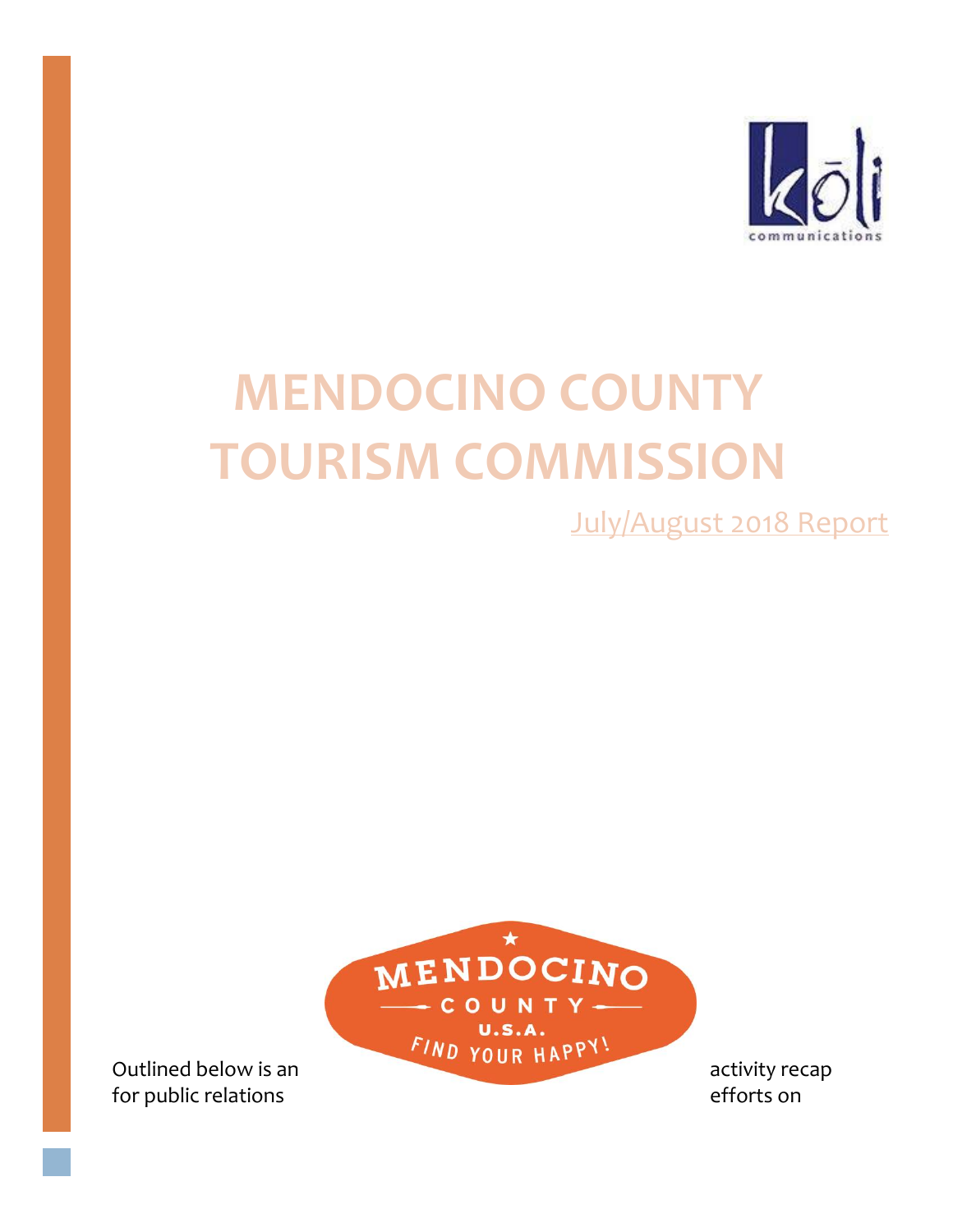behalf of Visit Mendocino County during the above-mentioned period.

# **EARNED MEDIA**

| <b>COVERAGE</b>    | <b>DIRECT</b>  | <b>TOTAL</b>   |
|--------------------|----------------|----------------|
| <b>Placements</b>  | 349            | 369            |
| Circulation        | 360 Million    | 409 Million    |
| Advertising Equiv. | \$17.3 Million | \$20.8 Million |

# **MEDIA CONTENT/DEVELOPMENT**

# **ISSUED: 3**

Media materials drafted/distributed:

- a) Step Into Liquid
- b) Coast is Clear/Mendocino Complex Fire
- c) Fall in Love with Mendocino/Seasonal Events

# **MEDIA MATERIALS/DISTRIBUTION**

| <b>RELEASE</b>   | <b>OUTLET</b>        | <b>DISTRIBUTION</b> |
|------------------|----------------------|---------------------|
| Step into Liquid | Top Newspaper        | 333                 |
|                  | Calif. Regional      | 468                 |
|                  | Inflight             | 77                  |
|                  | Local                | 64                  |
|                  | Southern Cal         | 590                 |
|                  | UK                   | 73                  |
|                  | Canada               | 395                 |
|                  | Travel               | 542                 |
|                  | Top Freelance        | 860                 |
| Coast is Clear   | <b>Business Wire</b> | 1500                |
|                  | Key A Media          | 25                  |
|                  | Top Freelance        | 860                 |
|                  | Top TV               | 175                 |
|                  | <b>Top News</b>      | 836                 |
|                  | W. Canada            | 395                 |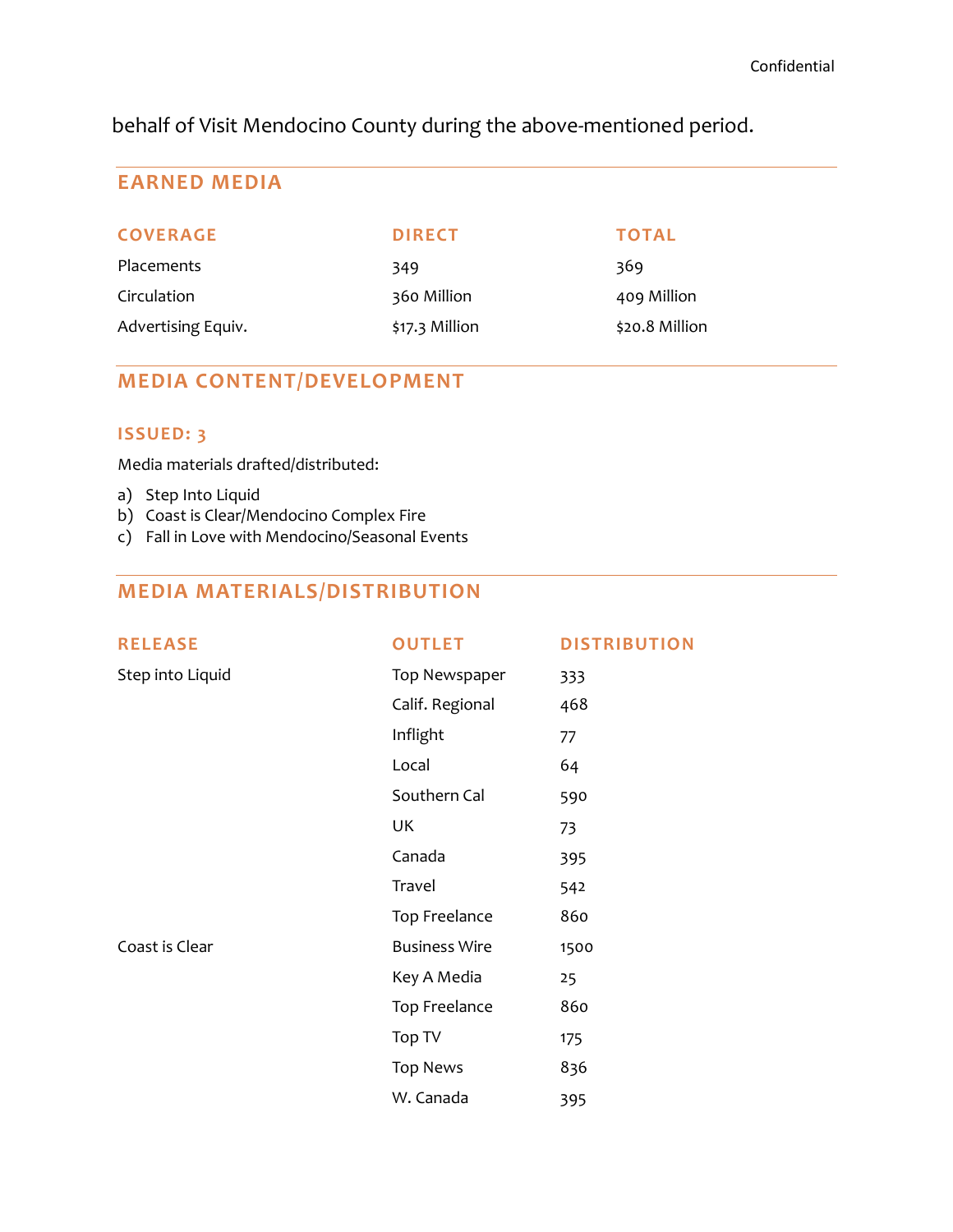|                             | Travel             | 542 |
|-----------------------------|--------------------|-----|
|                             | Calif. Regional    | 468 |
|                             | National News 131  |     |
|                             | Visit Cal/PR<br>10 |     |
| Fall in Love with Mendocino | Top Newspaper      | 333 |
|                             | Calif. Regional    | 468 |
|                             | Inflight           | 77  |
|                             | Local              | 64  |
|                             | Southern Cal       | 590 |
|                             | UK                 | 73  |
|                             | Canada             | 395 |
|                             | Travel             | 542 |
|                             | Top Freelance      | 860 |
|                             |                    |     |

# **FAMILIARIZATION PROGRAM**

## **SECURED: 4**

| <b>DATE</b>   | <b>NAME</b>          | <b>OUTLET</b>              | <b>FOCUS</b> |
|---------------|----------------------|----------------------------|--------------|
| $7/10-7/12$   | <b>Betsy Andrews</b> | <b>Eating Well</b>         | County       |
| $7/24 - 7/26$ | Sharon Boorstin      | Los Angeles Times          | Inland       |
| $7/26 - 7/28$ | Xavier Petit         | Pays du Monde TV/FR Inland |              |
| 8/2           | Jean Chen            | <b>USA Today</b>           | Coast        |

## **KEY HIGHLIGHTS**

**Forbes:** [https://www.forbes.com/sites/kimwesterman/2018/08/17/mendocino-is-calling-skies-are](https://www.forbes.com/sites/kimwesterman/2018/08/17/mendocino-is-calling-skies-are-clear-despite-california-wildfires/#36ad82f346cd)[clear-despite-california-wildfires/#36ad82f346cd](https://www.forbes.com/sites/kimwesterman/2018/08/17/mendocino-is-calling-skies-are-clear-despite-california-wildfires/#36ad82f346cd)

**San Francisco Chronicle**: [https://www.sfchronicle.com/travel/article/Mendocino-s-best-lodging](https://www.sfchronicle.com/travel/article/Mendocino-s-best-lodging-option-Water-towers-13126982.php)[option-Water-towers-13126982.php](https://www.sfchronicle.com/travel/article/Mendocino-s-best-lodging-option-Water-towers-13126982.php)

**Trivago**:<http://magazine.trivago.com/things-to-do-in-mendocino/>

**Gentry Magazine**[: http://images.burrellesluce.com/image/25148/25148\\_1041](http://images.burrellesluce.com/image/25148/25148_1041)

**Sunset:** <https://www.sunset.com/travel/california/fort-bragg-california>

**Food & Wine**[: https://www.foodandwine.com/travel/united-states/anderson-valley-travel-tips](https://www.foodandwine.com/travel/united-states/anderson-valley-travel-tips)

**Smithsonian:** [https://www.smithsonianmag.com/travel/secret-corner-california-paradise-lovers](https://www.smithsonianmag.com/travel/secret-corner-california-paradise-lovers-great-food-and-top-notch-wines-180969269/)[great-food-and-top-notch-wines-180969269/](https://www.smithsonianmag.com/travel/secret-corner-california-paradise-lovers-great-food-and-top-notch-wines-180969269/)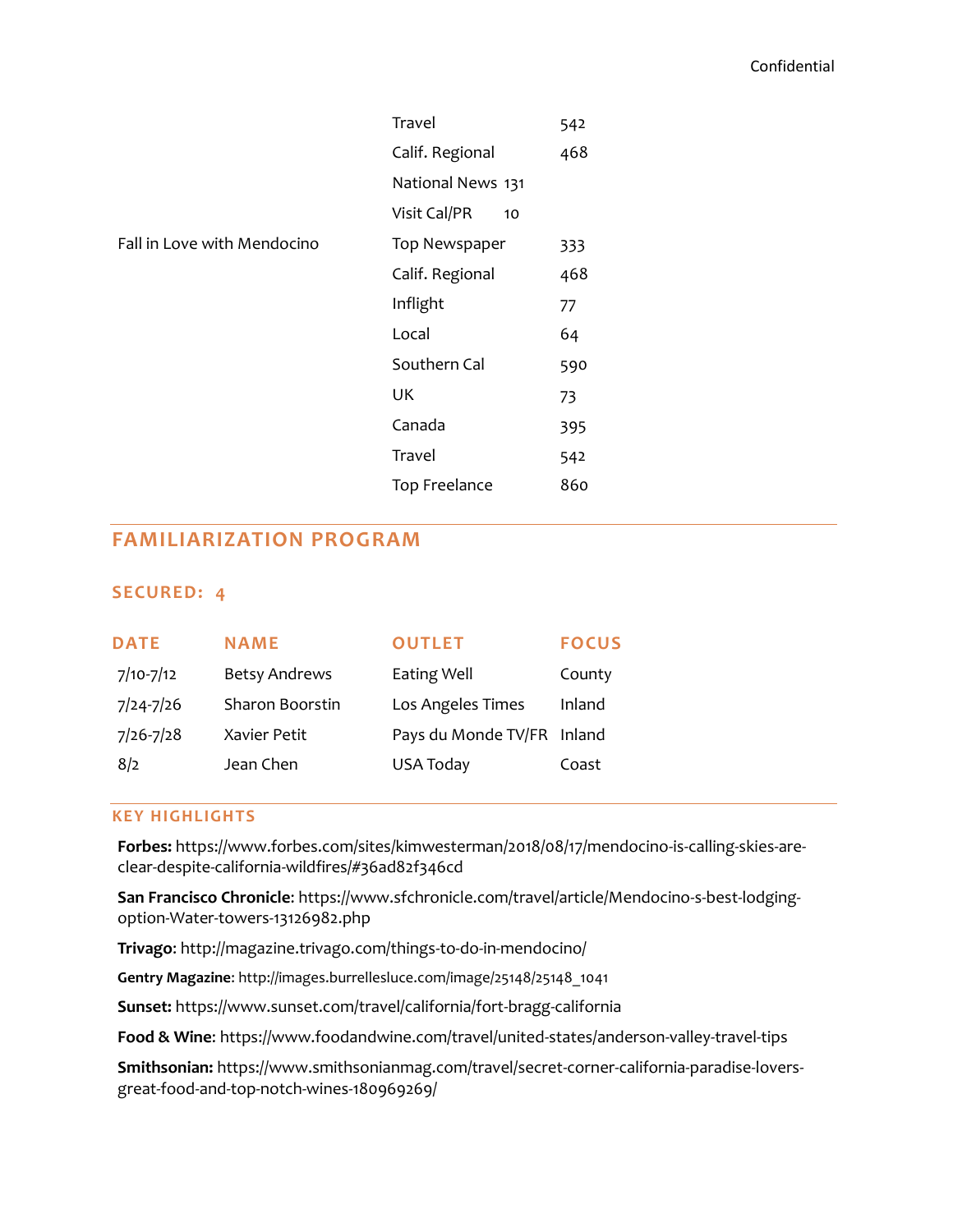**Travel & Leisure**: [http://images.burrellesluce.com/image/25148/25148\\_935](http://images.burrellesluce.com/image/25148/25148_935)

## **RESEARCH**

### **Database Development**

- Calif. Regional Magazines
- Visit California/International PR Offices
- Travel Magazines

# **MEDIA MISSIONS/TRADE SHOWS/MISC. INITIATIVES**

#### **Media Missions**

- N/A

## **Trade Shows**

- Visit California/San Francisco - (October 9/2018); confirmed K. Hamblin/KOLI to attend, draft/submit media angles; draft Visit Cal Hot Sheet/2018; secure travel.

## **Misc. Initiatives/Mendocino Complex Fire Crisis Communications**

Provide counsel/strategy, draft stakeholder/web/media materials for distribution, monitor/liaise with key industry partners and VMC communications department, ongoing conferencing, execute action plan, pitch/secure proactive media placements; 7/28 – 9/1/2018.

# **MEDIA OUTREACH**

## **Media Relations/Domestic Solicitation**

General: 132 Complex Fire: 68

## **Media Relations/International Solicitation**

Sub-total: 5

**Feature Research** Sub-Total: 7

**Total Assisted** Outreach: 212

## **SOCIAL MEDIA**

- Social media campaign handled in-house.

# **PROGRAMMING/ADMINISTRATION**

- Draft Bi-Monthly Activity Report
- Track/Draft Media Impact Report
- Finalize 2018/2019 Communication Pillars